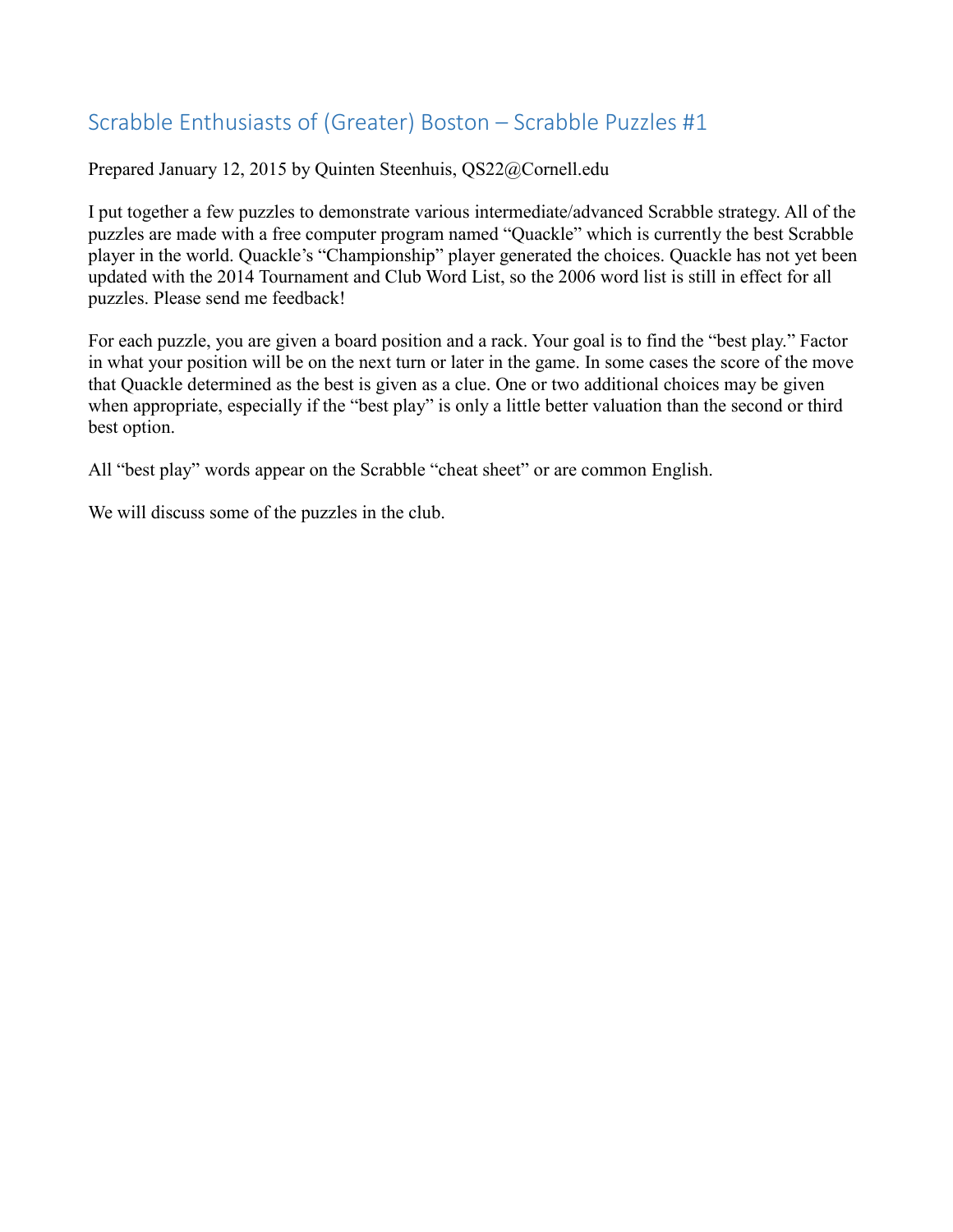

 $\ensuremath{\mathsf{I}}$ 

## Puzzle #1

**Instructions:** Find the best play on the board with the given rack.

The three best options score 78, 38, 38 points.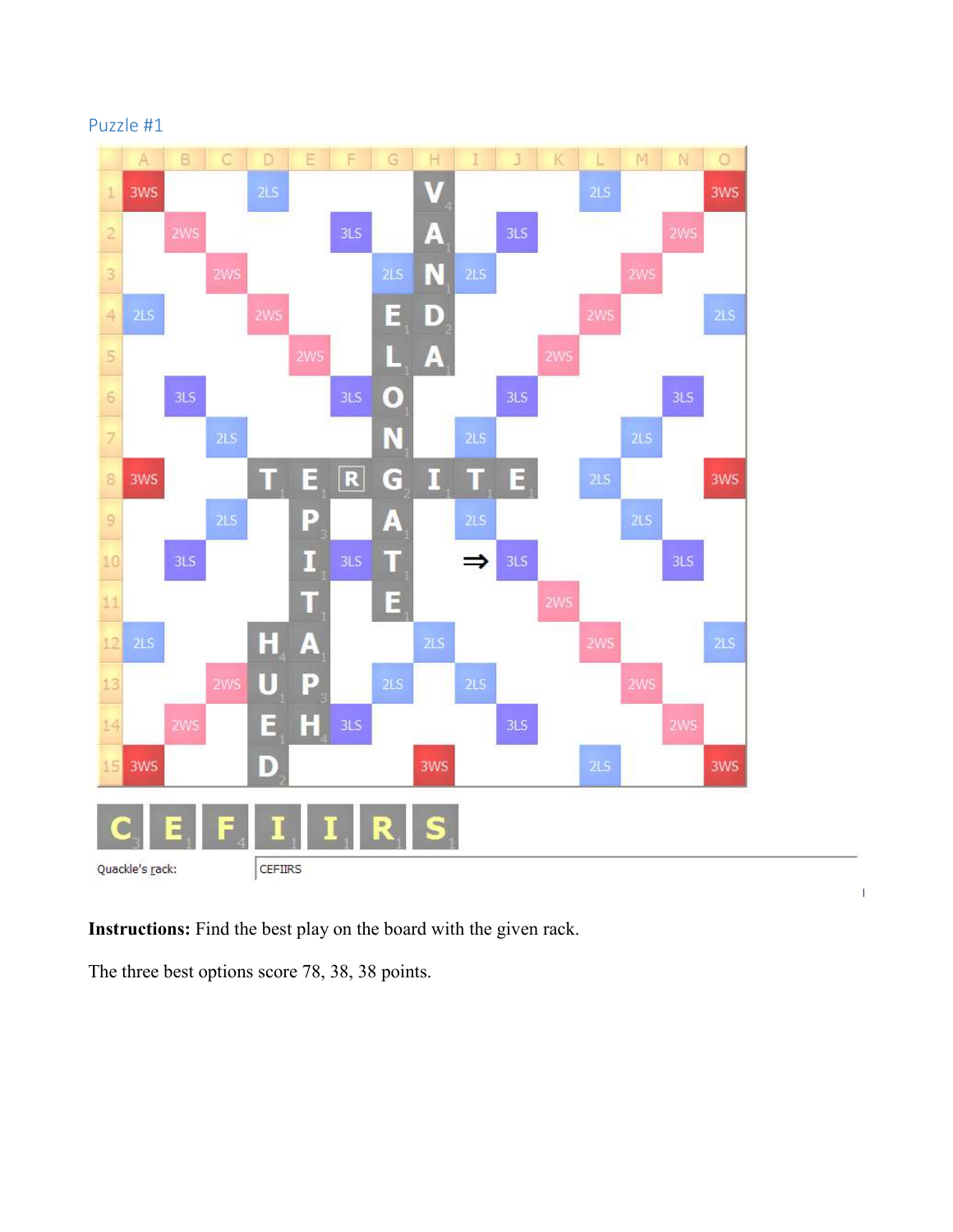

Best plays: 34, 35, and 36 points.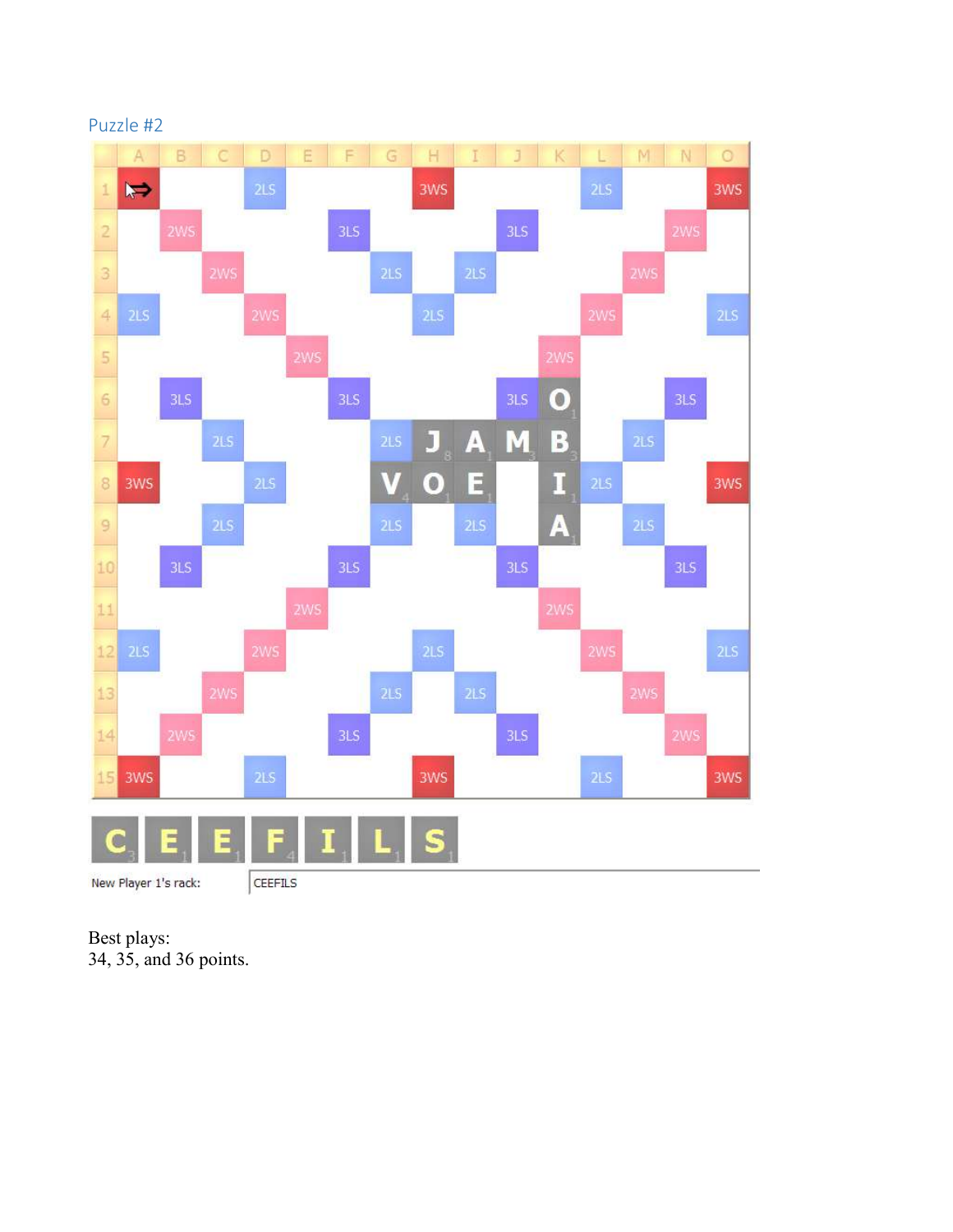## Puzzle #3



Best plays: 34 or 43 points.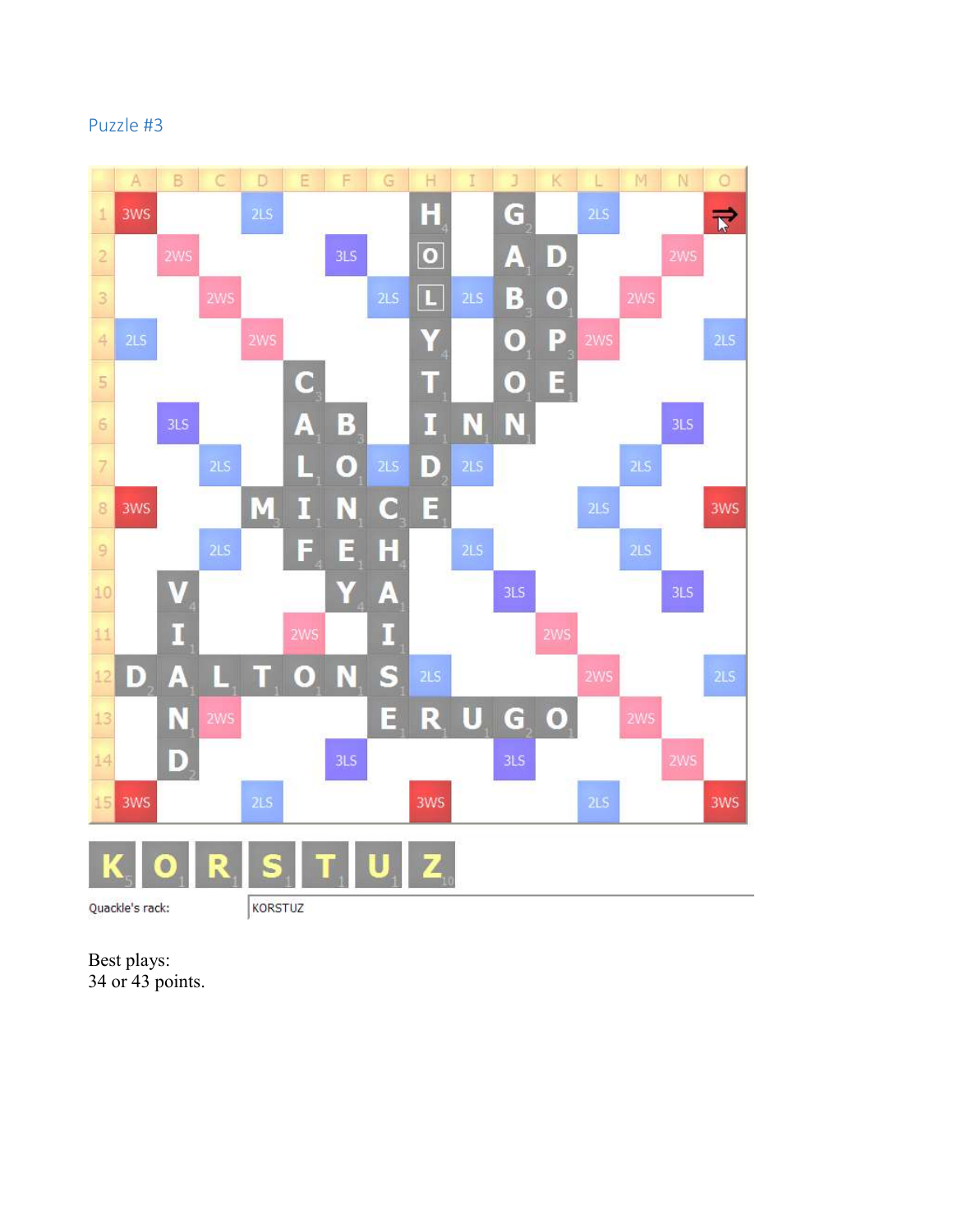Puzzle #4



Best plays: 76, 74, 74, 29.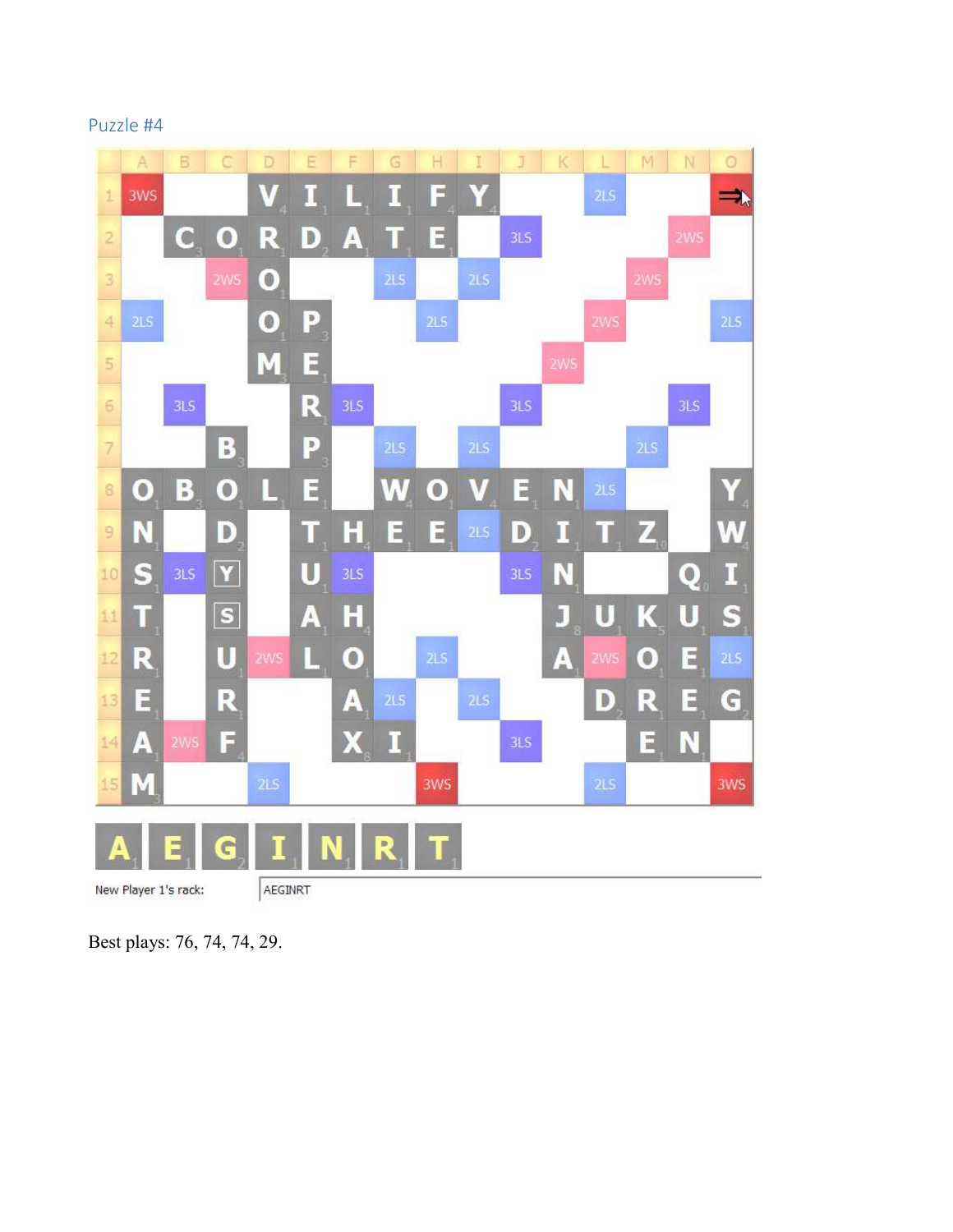



Best plays: 40, 37, 28.